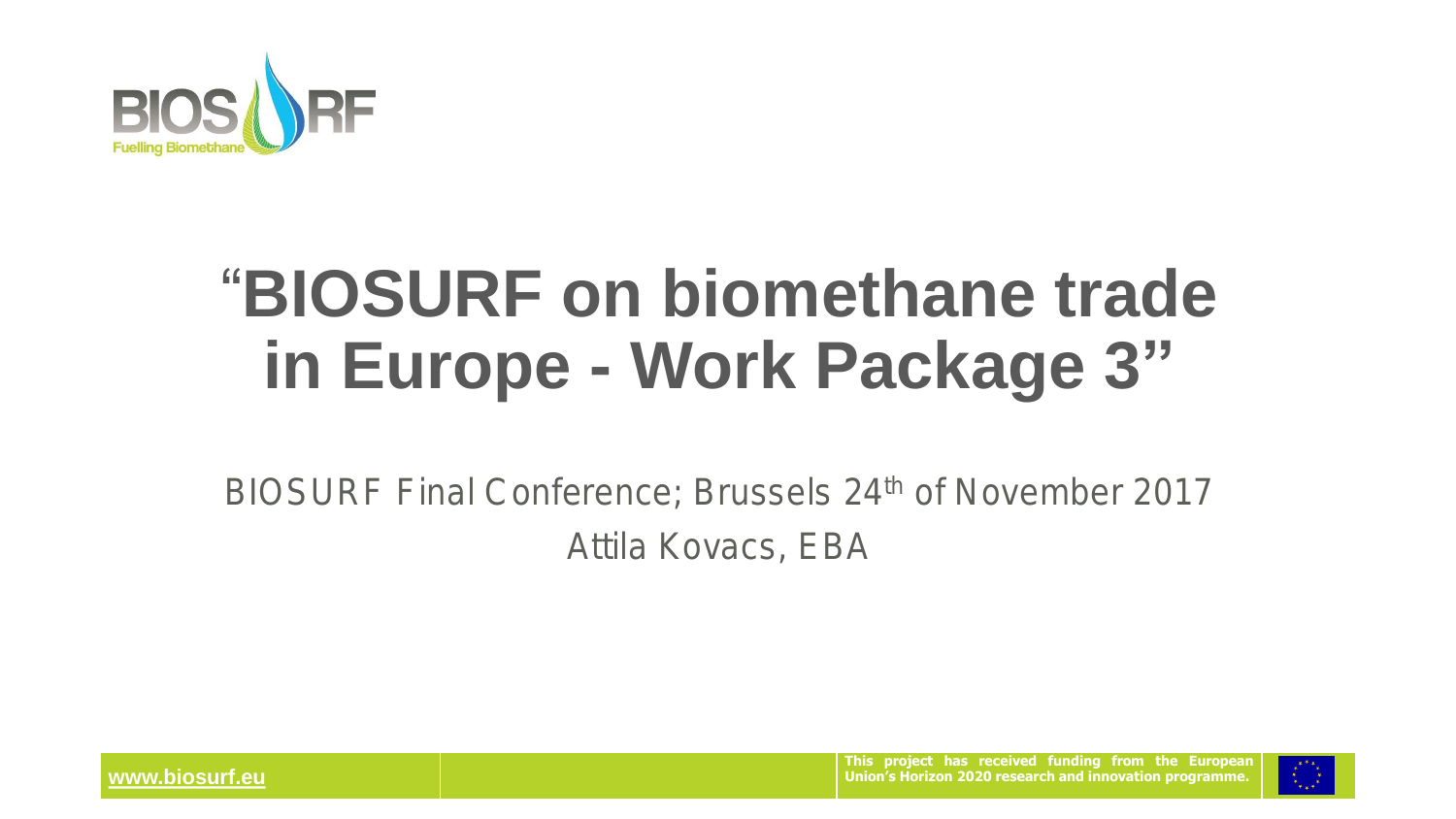

## **Why do we need cross-border trade with biomethane?**

- ✓ **The general function of trade (securing supply-demand balances in time and space) is relevant to biomethane too.**
- ✓ **Processing and utilising all organic waste is in the common interest of the mankind – it should not be limited by short-sighted local politics.**
- ✓ **New biomethane producing projects can be developed with a higher chance of success if not limited to the domestic market.**
- ✓ **Natural gas/biomethane blends – having excellent GHG characteristics – must be made available to motorists all over Europe.**
- ✓ **International companies with environmental awareness want to have renewable fuel supplies everywhere.**

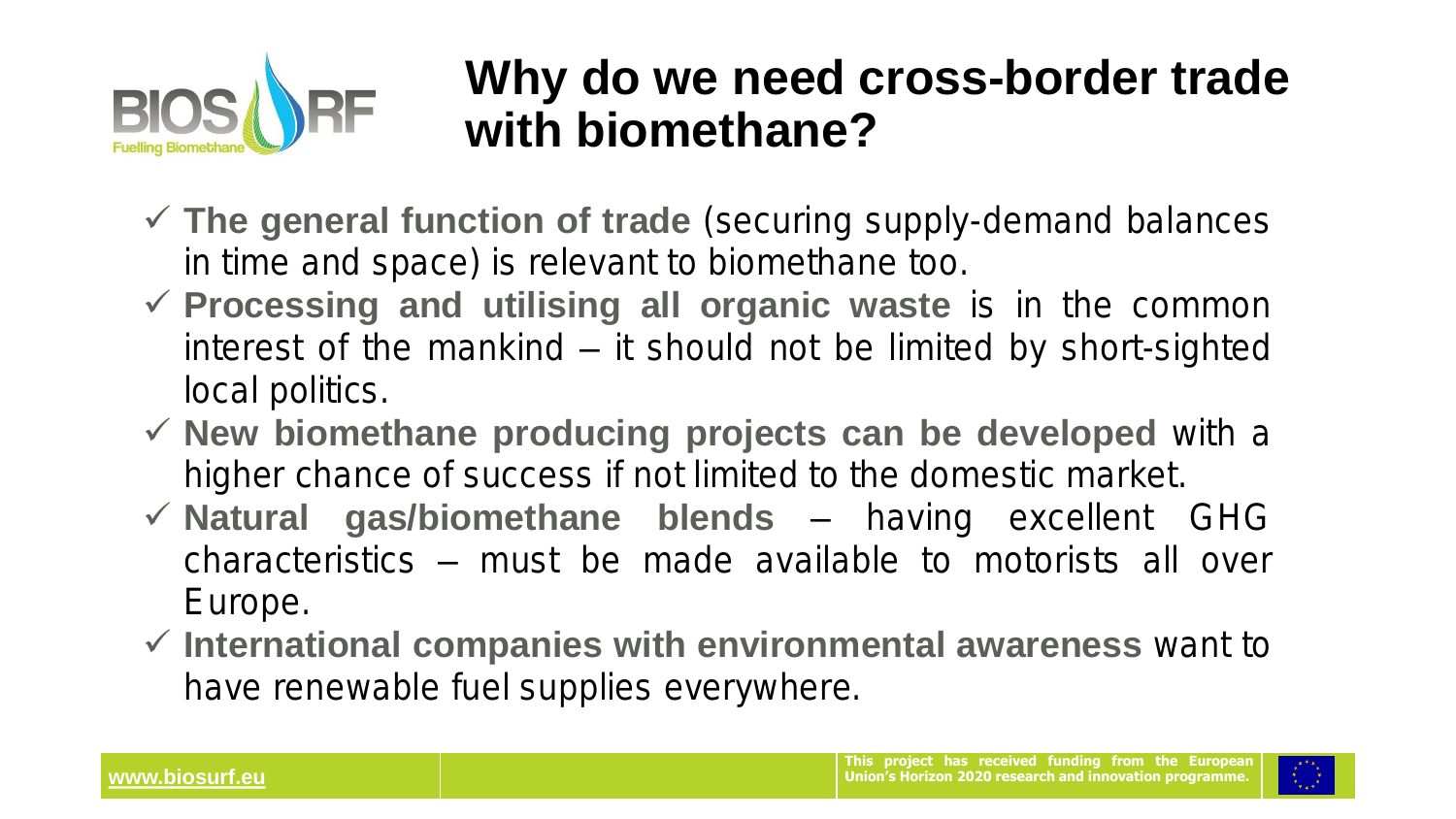# **Work Package 3 – Documents produced:**

- ✓ **Comprehensive guidelines for establishing national biomethane registries**
- ✓ **Proposal on cross-border biomethane administration**
- ✓ **European Biomethane Guarantees of Origin**
- ✓ **Technical-economic analysis for determining the feasibility threshold for tradable biomethane certificates**
- ✓ **Market survey on biomethane acceptance and evaluation**
- ✓ **Proposal for the establishment of national and European biomethane certificate trading platforms**
- ✓ **Introduction to European biomethane standards**

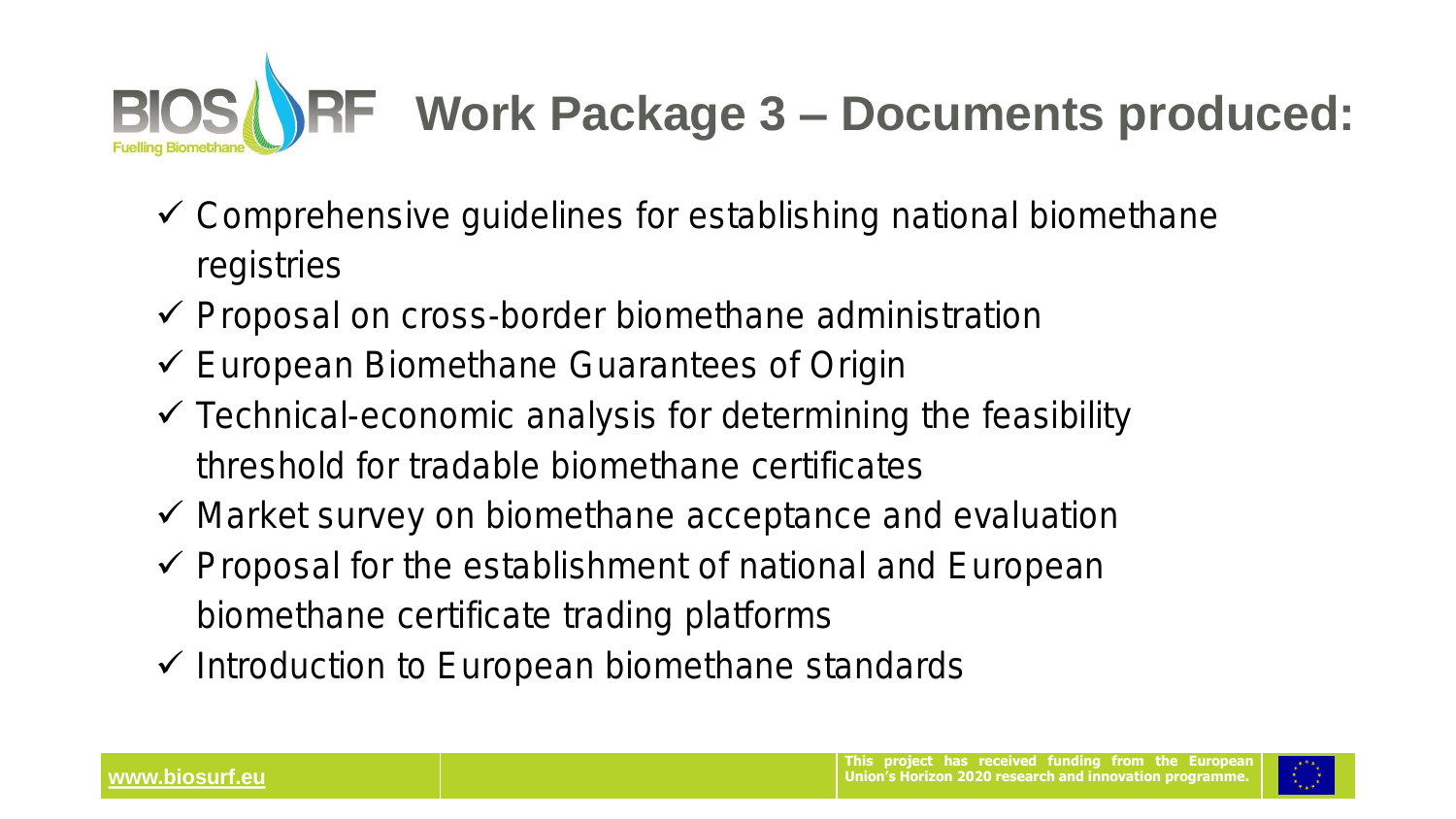

## **Three pillars of the cross-border biomethane administration**

- **1. Sustainability verification (covering production) prior to grid injection and cross-border transfer of sustainability claim**
- **2. Recognition of the European natural gas network for single logistical facility with regard to biomethane injected into the grid**
- **3. Mass balancing of injected and withdrawn biomethane in the European natural gas network**

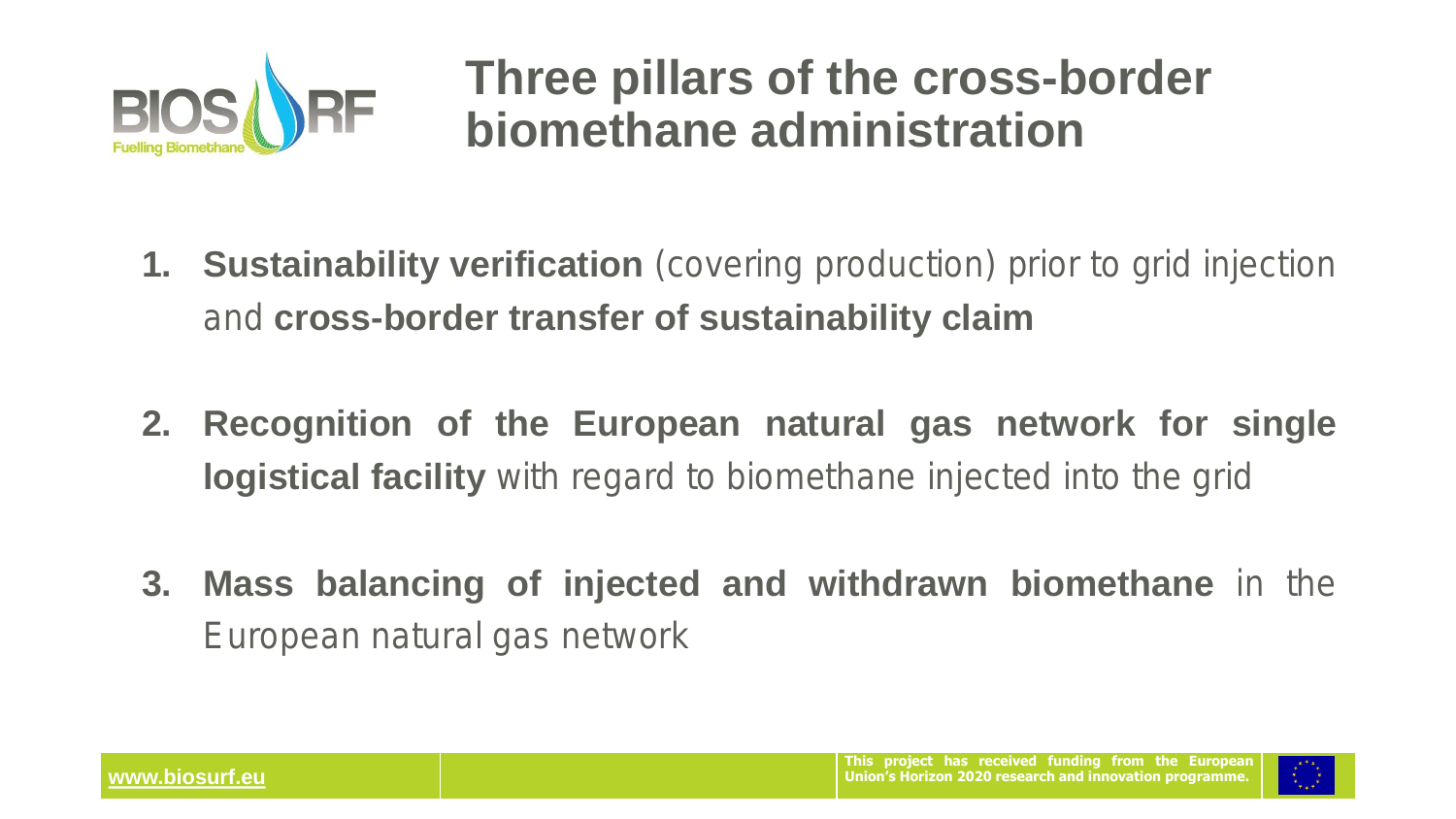

**Why do we need the transfer of sustainability characteristics?**

#### **The principal answer is in the RED which makes is mandatory:**

*"Biofuel production should be sustainable. Biofuels used for compliance with the targets laid down in this Directive, and those that benefit from national support schemes, should therefore be required to fulfil sustainability criteria."*

#### **The business reasoning is also formulated in the RED:**

*"Sustainability criteria will be effective only if they lead to changes in the behaviour of market actors. Those changes will occur only if biofuels meeting those criteria command a price premium to those that do not."*

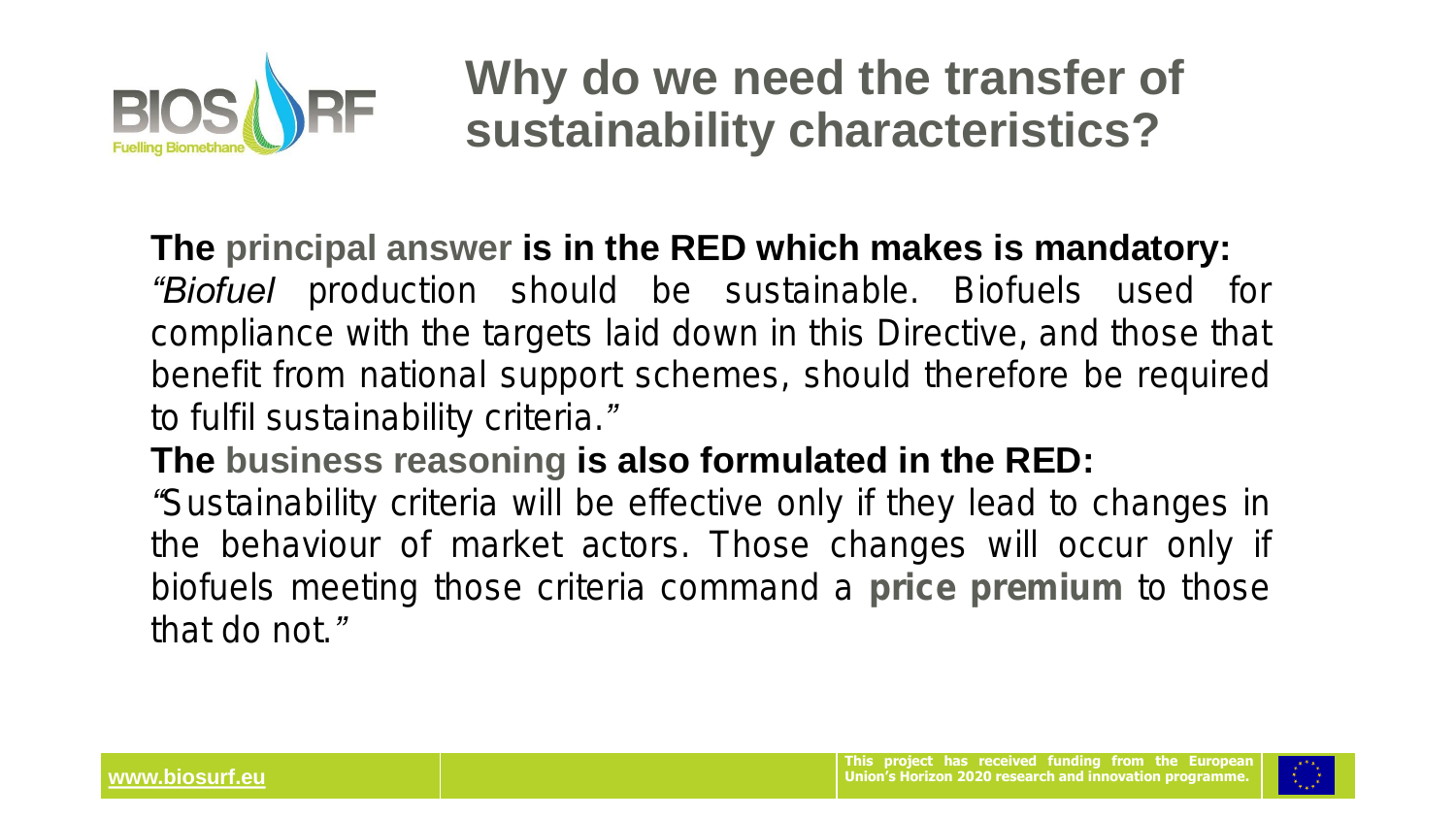

#### **ERGaR (European Renewable Gas Registry)**

- ✓ **ERGaR aisbl (non-profit international organisation) established 28th September, 2016 in Belgium**
- ✓ **ERGaR RED - biomethane specific voluntary scheme established and operated by ERGaR aisbl**
- ✓ **Function: mass balancing of biomethane distributed along the European natural gas network**
- ✓ **Core documents: Proofs of Origin issued by the national biomethane registries**
- ✓ **ERGaR RED seeks recognition by the European Commission under the RED as a voluntary scheme**

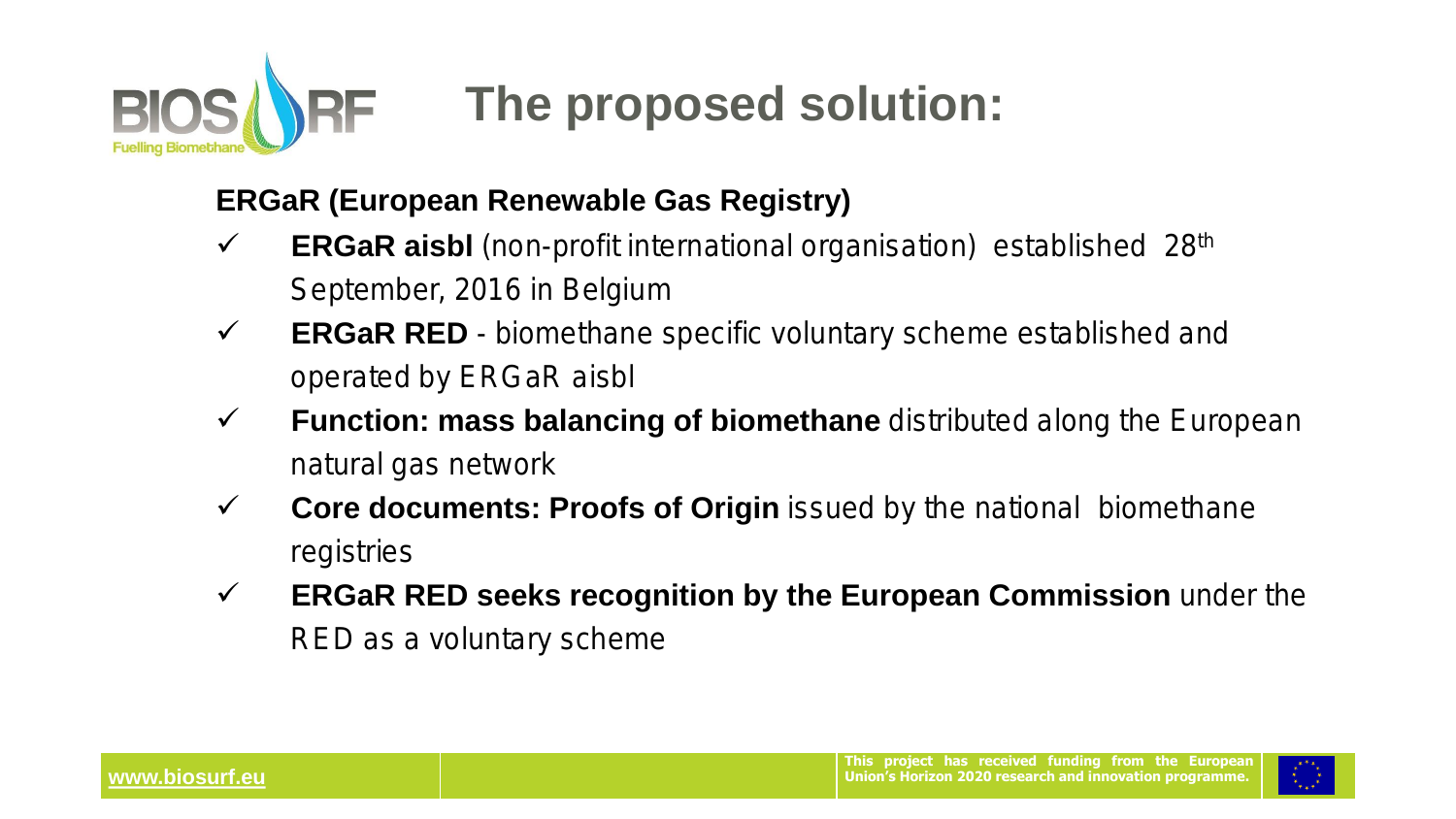

- ✓ **be the Europe-wide recognised organisation for administering and mass balancing volumes of biomethane virtually distributed along the European natural gas network (Del. 3.2.),**
- ✓ **rely on the national biomethane registries as primary source of documentation (Del. 3.1.),**
- ✓ **follow jointly agreed procedures for issuing and cancelling European Guarantees of Origin for consignments with export destinations (Del. 3.3.)**
- ✓ **provide for cross-border transfer of sustainability claims (GHG emission characteristics) attached to the consignments**

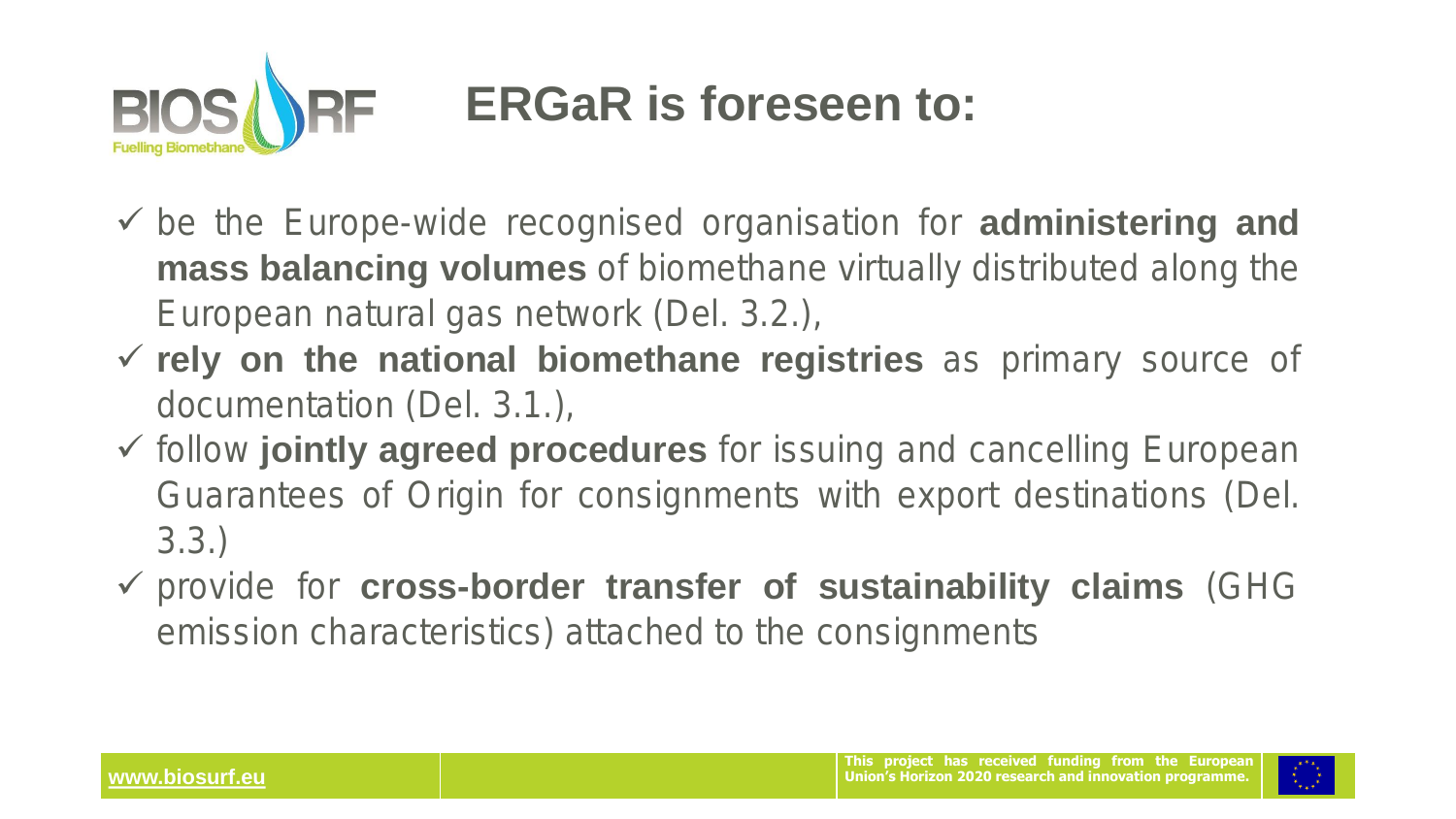

**RED Recital (76):**

*"According to the mass balance method of verifying compliance, there is a physical link between the production of biofuels (and bioliquids) meeting the sustainability criteria and the consumption of biofuels (and bioliquids) in the Community."*

**The physical link between the production and consumption of biomethane is the natural gas network, the administration must ensure the balancing of every injected consignment with the corresponding withdrawn consignment.**

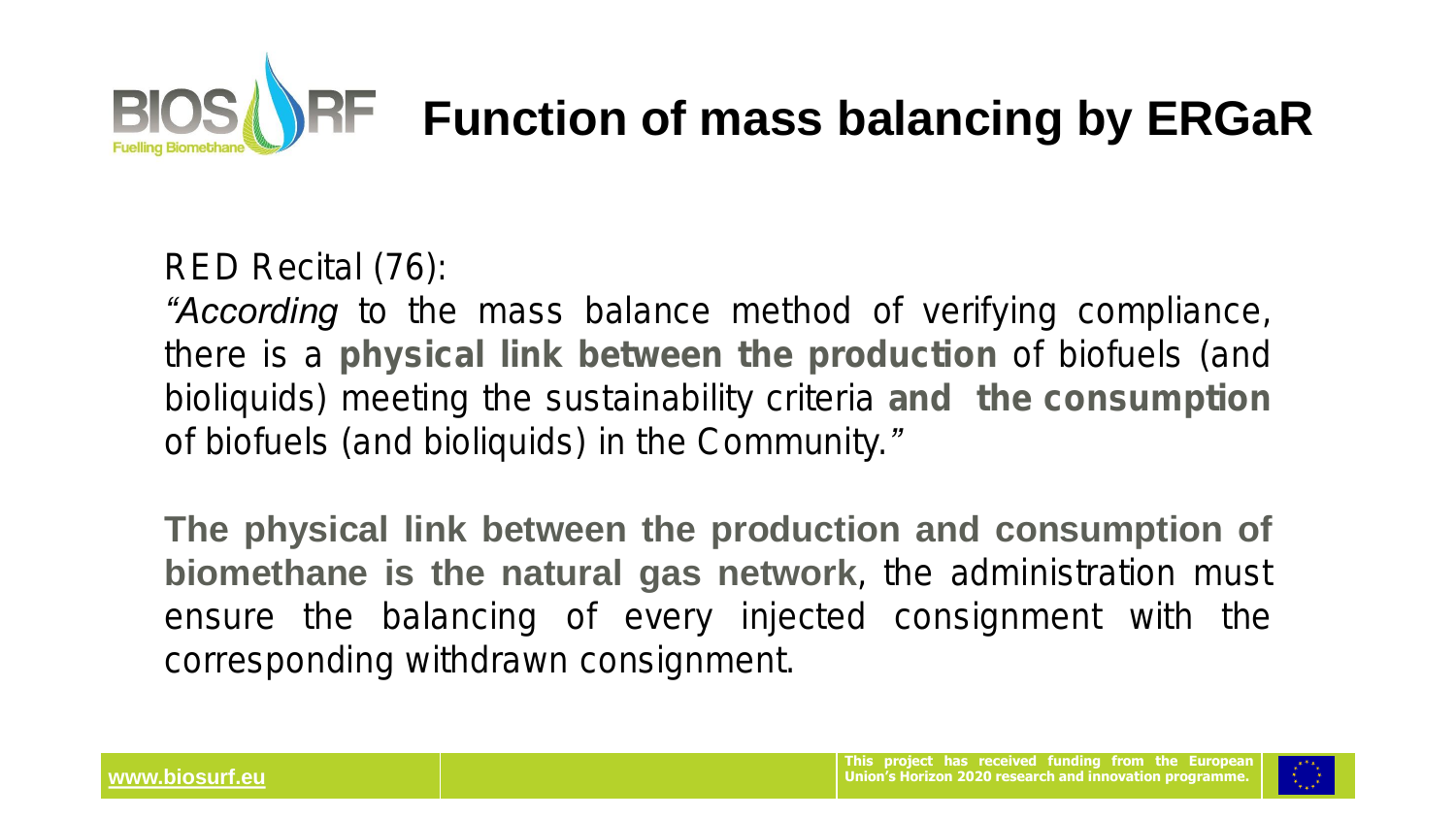





**www.biosurf.eu**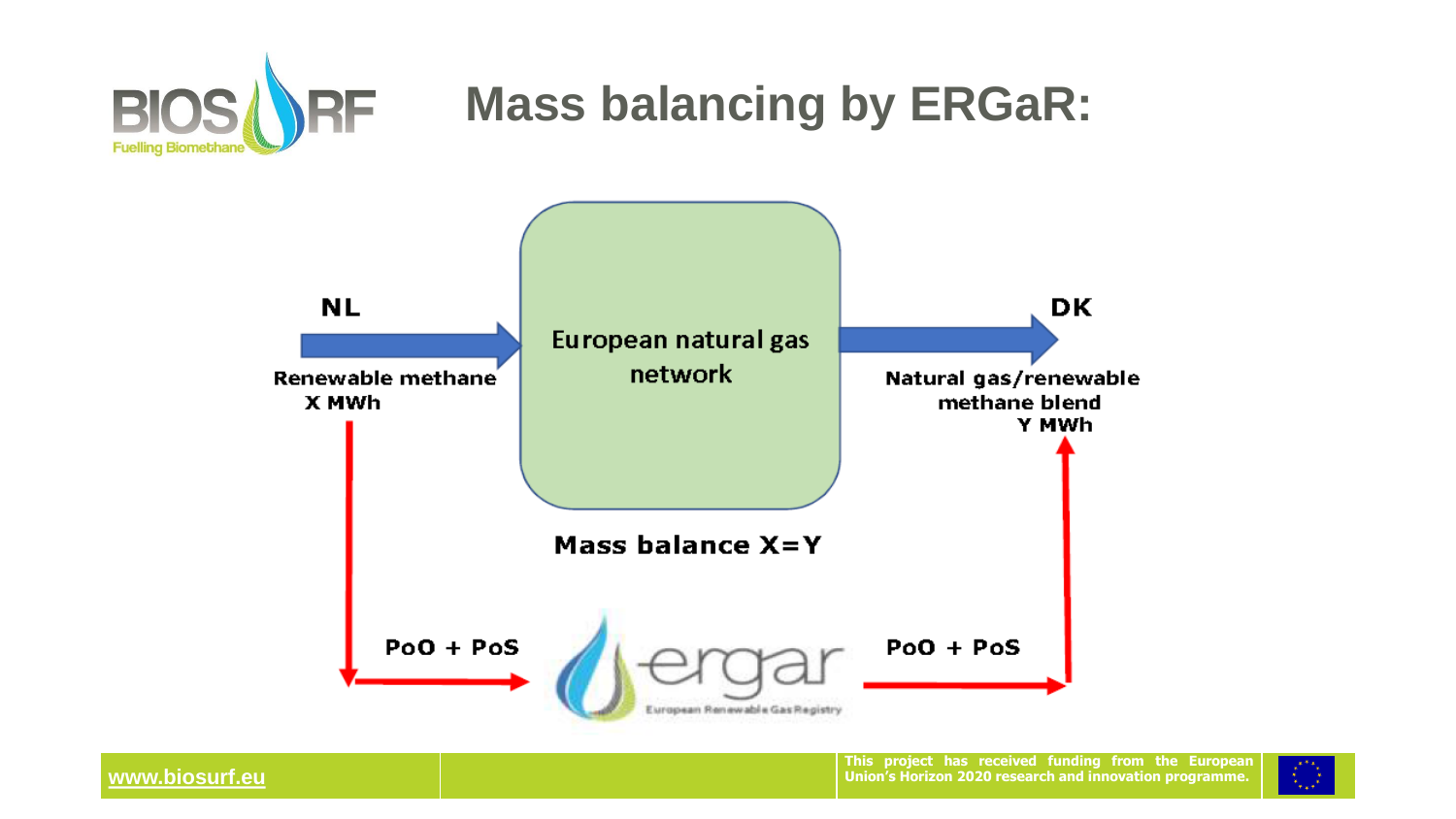

## **Some conclusions:**

- ✓ **at current natural gas prices the income from sale does not cover the production costs of biomethane;**
- ✓ **the threshold value of tradable biomethane certificate on the domestic market is in the range of 89 – 137% above natural gas prices;**
- ✓ **the number of consumers ready to pay price premium for biomethane voluntarily is limited to a few percent and the price premium is acceptable in the 10-25% range;**
- ✓ **the gap between the acceptable price premium and the threshold value is far too high;**

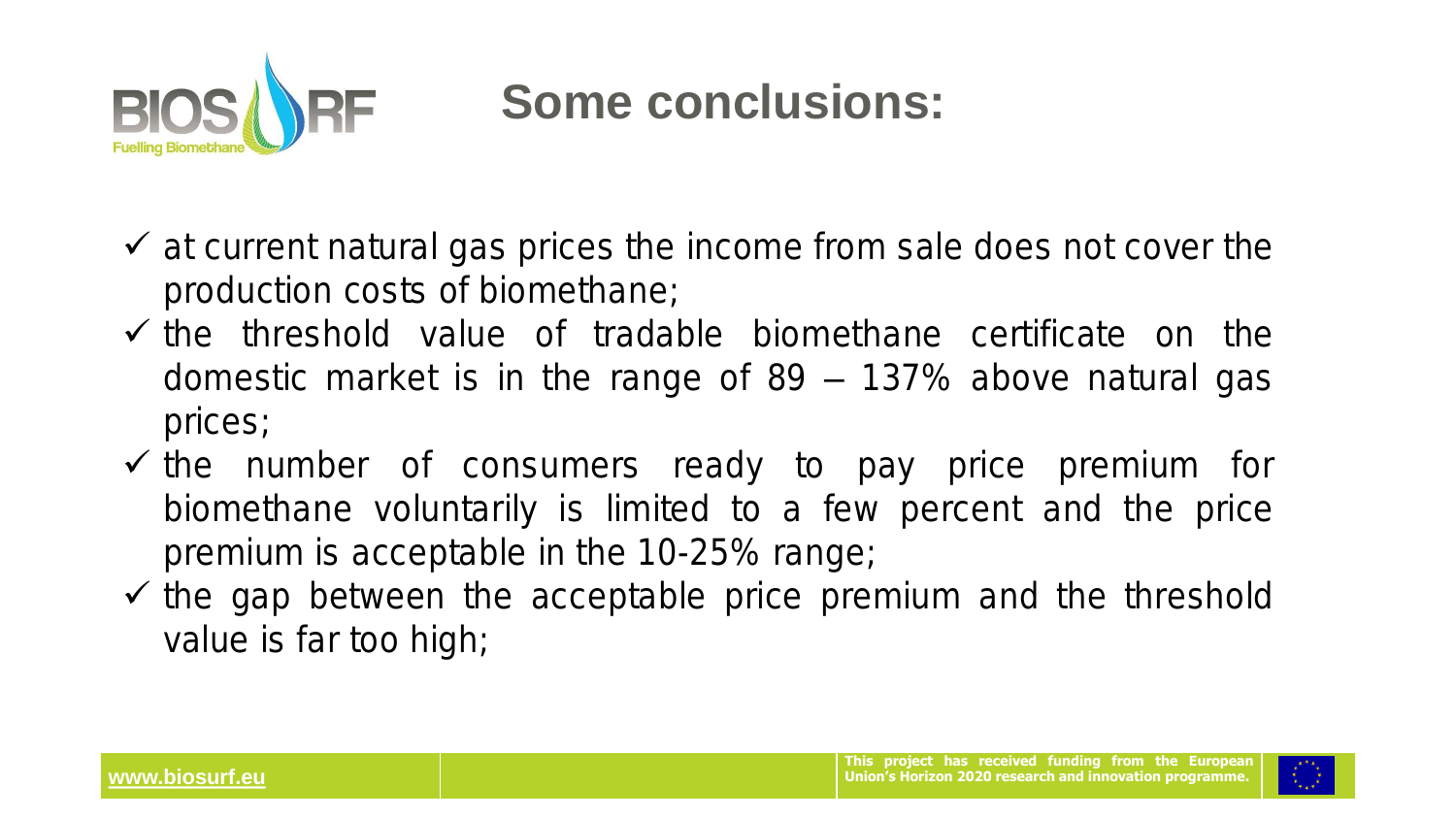

## **Some Conclusions:**

- ✓ **operating a Europe-wide biomethane certificate trade system as the only mean of providing biomethane producers with the needed additional income is and will not be sufficient, there must be other financial incentives;**
- ✓ **marketing blends of natural gas with biomethane enables the suppliers to offer acceptable prices for the blended fuel - it is important that natural gas distributors receive the possibility for offering such blends through acquiring biomethane certificates.**